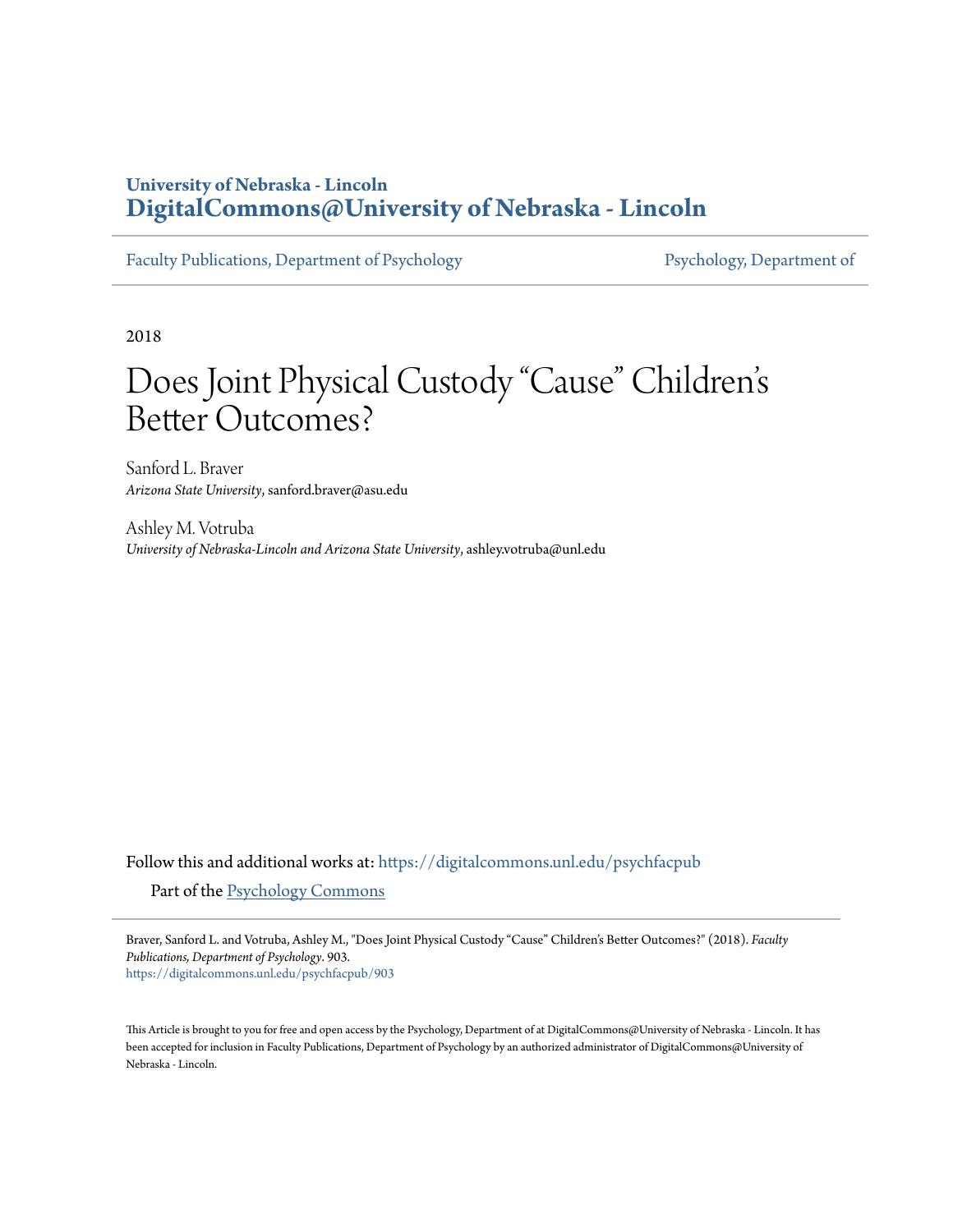

Published in *Journal of Divorce & Remarriage* 59:5 (2018), pp. 452–468; doi: 10.1080/10502556.2018.1454203 Copyright © 2018 Taylor & Francis/Routledge. Used by permission. Published online April 13, 2018.

# **Does Joint Physical Custody "Cause" Children's Better Outcomes?**

Sanford L. Braver<sup>1</sup> and Ashley M. Votruba<sup>1,2</sup>

- 1. Department of Psychology, Arizona State University, Tempe, Arizona, USA
- 2. Department of Psychology, University of Nebraska–Lincoln, Lincoln, Nebraska, USA

*Corresponding author* – Sanford L. Braver, Department of Psychology, Arizona State University, PO Box 871104, Tempe, AZ 85287-1104, emai[l sanford.braver@asu.edu](mailto:sanford.braver@asu.edu)

## **Abstract**

Policymakers and researchers are concerned with whether joint physical custody (JPC) produces better outcomes for children than sole custody. Although several review articles summarizing up to 61 empirical articles demonstrate very positive answers, many of the research designs used compromise the ability to claim that it is JPC per se—and not selection effects—that causes the effect. We discuss several research design issues, such as propensity score analysis, that can more powerfully probe the question of causality. Some studies have already been conducted employing these strategies and more are recommended and likely to soon be forthcoming. On the basis of this comprehensive review we conclude that JPC probably does cause benefits to children on average, and that social scientists can now provisionally recommend rebuttably presumptive JPC to policymakers.

**Keywords:** joint custody, shared parenting, causal inference, divorce

Research generally suggests that children of divorce are at increased risk for social, psychological, and educational difficulties (Braver & Lamb, 2012; Chase-Lansdale, Cherlin, & Kiernan, 1995; Cherlin et al., 1991). Thus, when it comes to family law and custody determination, policymakers and researchers are concerned with knowing what types of postseparation parenting arrangements are generally the most beneficial for children. More specifically, interest has focused on whether joint physical custody (JPC) produces better outcomes for children than sole maternal physical custody (SPC). Another related question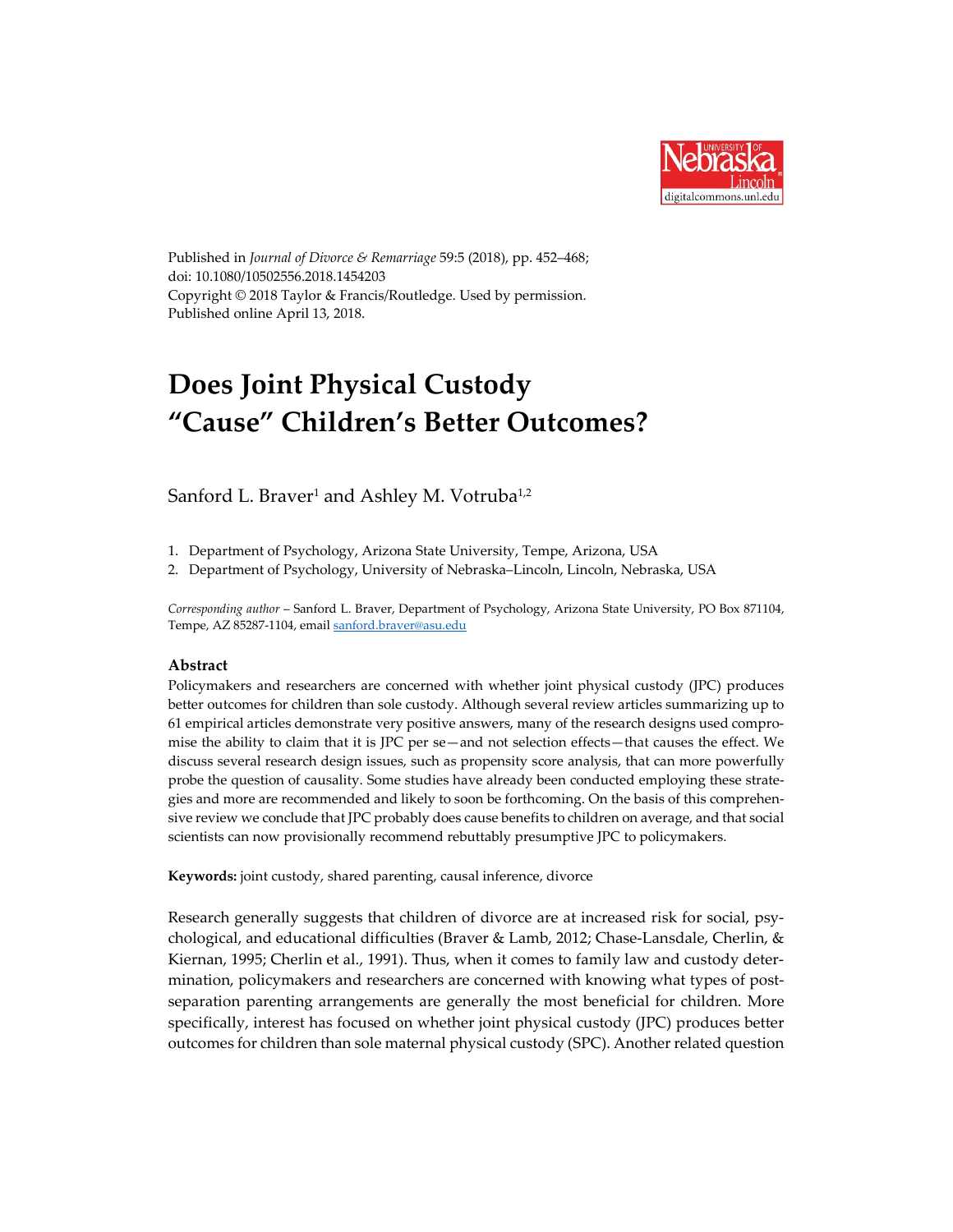is how well JPC works when there is parental conflict or when one or both parents did not want JPC.

A handful of review articles have examined the large number of studies that have addressed these questions and generally found that children with JPC arrangements were significantly better off than those in SPC (generally maternal custody) arrangements (Baude, Pearson, & Drapeau, 2016; Bauserman, 2002; Nielsen, 2015, 2017). Bauserman (2002) performed a meta-analysis on 33 studies with a combined sample size of more than 2,650 children, of whom about one-third had JPC arrangements. Children with JPC plans scored significantly higher on adjustment measures compared to children in sole custody. This was true for nearly all categories of adjustment (except academic adjustment), including general measures of adjustment, family relations, self-esteem, emotional adjustment, behavioral adjustment, and divorce-specific adjustment. This suggests that JPC can benefit children in a wide range of domains. Baude et al. (2016) replicated this finding in a metaanalysis of 17 studies that included some 36,000 families.

Nielsen also updated the Bauserman (2002) review in 2015, citing 40 studies, then again in 2017, summarizing 54 studies, and most recently summarizing 61 studies (Nielsen, 2018). In all three reviews she found that children with JPC arrangements were generally better off than children with sole custody arrangements. Across these studies, children with JPC arrangements showed (a) better grades and cognitive development; (b) lower levels of depression, anxiety, and dissatisfaction; (c) lower aggression, drug use, and alcohol use; (d) better physical health and lower smoking rates; and (e) better father-child relationships. Nielsen (2015) also concluded that the benefits of JPC arrangements occur even when there is parental conflict. Nielsen (2015) explicitly noted that in 11 of the 40 studies, the researchers stated that their sample included high-conflict and litigating parents. Further, in 16 of the studies, either the parents with a JPC arrangement had as much conflict as those with sole custody arrangements, or the outcomes remained better for JPC children even controlling for parental conflict.

Despite being armed with this robust and consistent recent literature attesting to the substantial benefits of JPC, advocates have run into consistent opposition in converting the findings into a legal presumption: an assumption made and accepted by a court as a basis for their decision in the case to be decided. Generally, presumptions in family law are considered rebuttable and are accepted by the court until disproved. The assumption "will stand as a fact unless someone comes forward to contest it and prove otherwise" (Rebuttable Presumption Law and Legal Definition, 2017). In family law, for example, the child support amount arising from each state's child support guidelines constitutes a rebuttable presumption of the proper child support award (Elrod, 1990). Proponents of JPC have engaged in many unsuccessful attempts to pass laws making JPC a presumption that is rebuttable on showing that, for some specifiable legal reason, such an arrangement should not be considered in the child's best interest in the particular case.

One of the key sources of opposition to making JPC a legal presumption arises because of scientific considerations.1 The objection focuses on a certain limitation of the research design historically used by the vast majority of the studies comparing the impact of JPC and SPC arrangements. This research design has been termed the static group comparison (Campbell & Stanley, 1963) and is often also referred to as a cross-sectional study. A static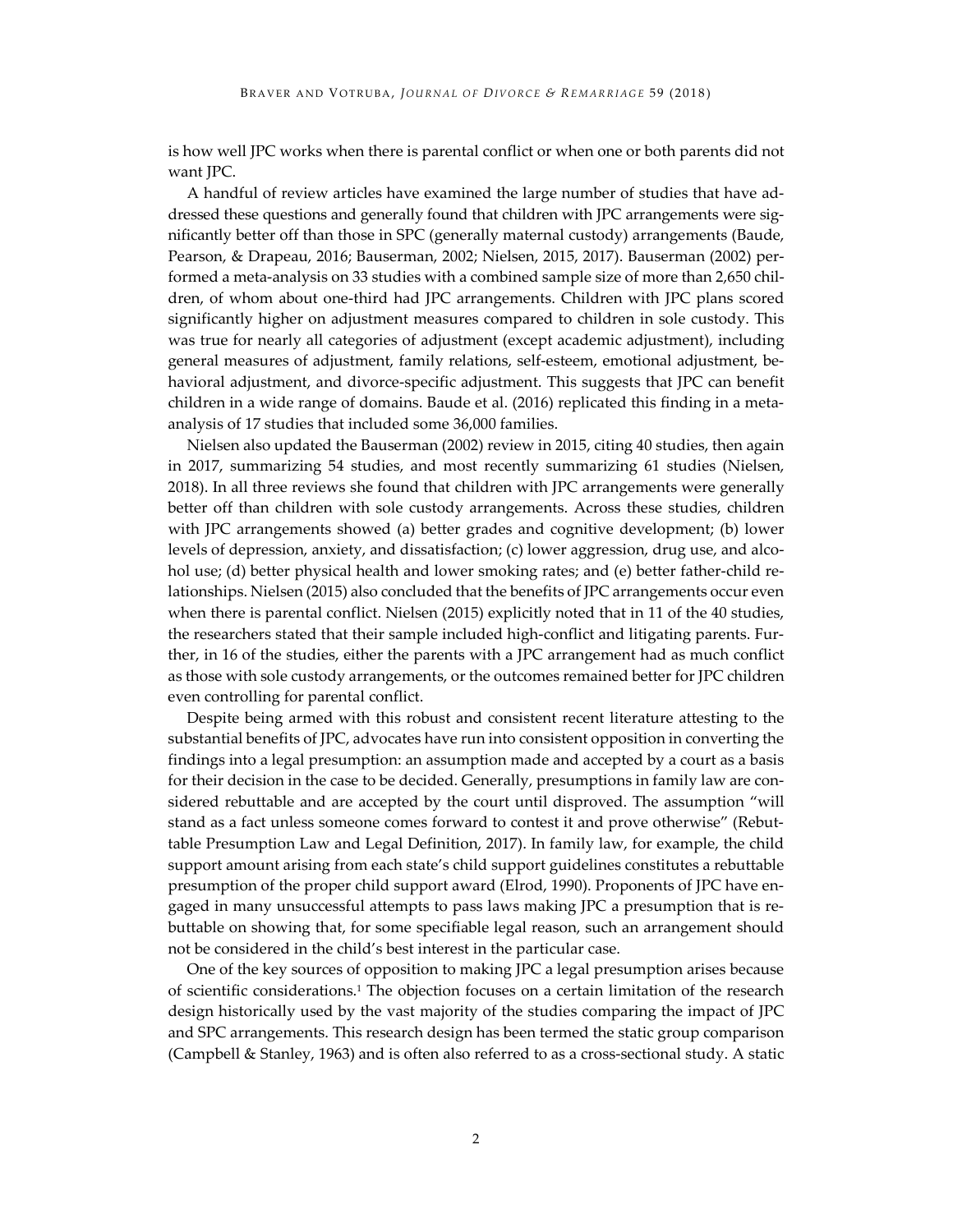group design compares two or more preexisting groups. In this case the research compared families with JPC arrangements to those with SPC arrangements—generally maternal custody. The term *cross-sectional* (implying a single point in time, with preexisting groups) is generally contrasted with the longitudinal study (implying multiple points in time). The limitation of this design generally ensues from the fact that there is "no formal means of certifying that the groups would have been equivalent had it not been for" the custody arrangement (Campbell & Stanley, 1963, p. 12). Whatever the basis is under which the individuals become sorted into groups represents *selection*, which constitutes a substantial threat to the internal validity of the causal conclusion.

For the issue at hand, it is mostly *self*-selection that comprises the most plausible alternative explanation for the differences found between JPC and SPC children. Specifically, during the historical period when many of the JPC studies were conducted, families were granted JPC only if both parents (more or less) freely declared that this was the arrangement they preferred. If either parent declared that he or she was unalterably opposed to such an arrangement, the courts would typically not grant it. Thus, JPC was virtually never imposed on consistently unwilling families—in some instances because the statutes specifically precluded it. Thus, couples in which both parents wished for JPC—which was a distinct minority (Braver & O'Connell, 1998; Maccoby & Mnookin, 1992)—were compared to couples in which one or both parents opposed it. Hence, the sorting into the two comparison groups was based nearly entirely on the parents' own decisions, resulting in selfselection. It is also well known that many discernable factors, as identified later in this article, might discriminate between couples making these two choices and that these factors often are also associated with better child outcomes regardless of the custody arrangement. This is an important methodological limitation because it could be these self-selection factors, rather than the custody arrangement per se, that accounts entirely for the advantages found for JPC children.

The reality of this methodological limitation found in much of the research on JPC has implications both for scientific inquiry and for policy development. Scientifically speaking, when exploring a cause-effect relationship, if any plausible alternative explanation happens to be entirely responsible for the effect, the causal conjecture is thereby invalidated. Specifically, if selection accounts for the entirety of an effect, then enacting the "cause" variable will not have the anticipated impact on the "effect" variable. In terms of custody policy, if the JPC arrangement is not the cause of the benefits, if instead self-selection happens to account for all the positive findings, imposing JPC (rather than letting parents choose it) will not have the mostly beneficial effects indicated by the research, as noted by Bauserman (2002), and Fehlberg and colleagues (2011). Thus, a presumptive law, which would impose JPC over the opposition of one of the parents, might fail to create the intended benefits. As Emery, Otto, and O'Donohue (2005) concluded from research using this methodology, "we cannot extrapolate from voluntary joint physical custody to circumstances when joint physical custody is imposed upon parents by laws favoring joint physical custody . . . or by judges who order it" (pp. 16–17).

Although the static group research design with self-selection into comparison groups has clear limitations for assessing causality, other methodological approaches offer greater promise. The gold standard methodological approach that can fully overcome the barriers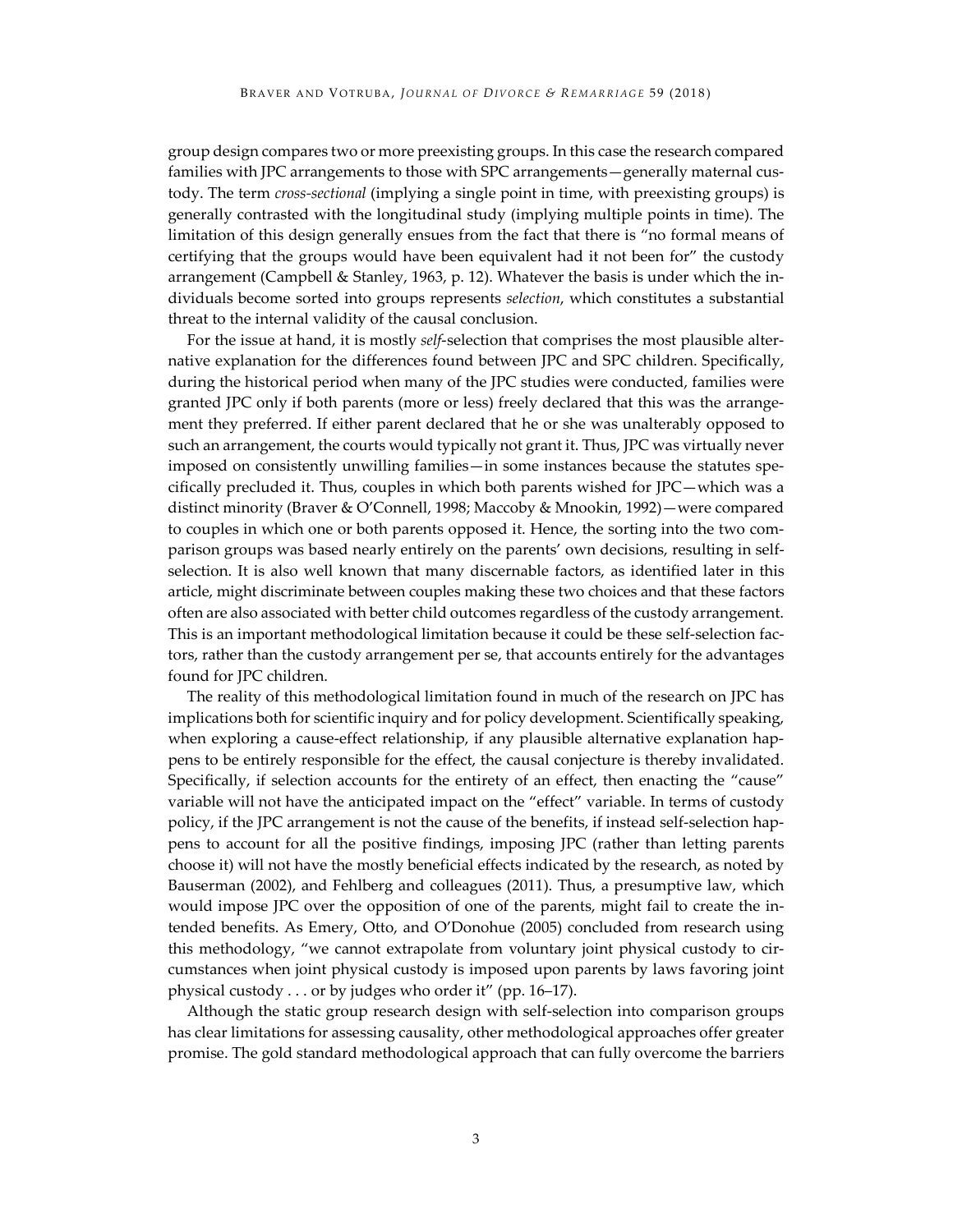to drawing causal conclusions is the randomized experiment (Cook & Campbell, 1979). For example, if couples were assigned at random to either JPC or to SPC, any subsequent differences in children's well-being could be unambiguously attributed to the custody arrangement. It is true that family courts have on relatively rare but increasingly common occasions been convinced to deploy random assignment for various purposes (Ballard, Holtzworth-Munroe, Applegate, D'Onofrio, & Bates, 2013; Beck et al., 2009; Braver, Sandler, Hita, & Wheeler, 2016; Mauricio et al., 2017; Rossi et al., 2015; Sandler et al., 2016; Winslow et al., 2017). Nonetheless, there has never been and never will be an instance of judges assigning custody of children at random. Thus, although conducting a randomized experiment would clearly be the best methodological option for assessing the causal mechanism, it is out of the question.

#### **Research designs that probe causality**

There are, however, a number of additional methodological approaches that would allow researchers to probe causality, albeit not prove it. The inability—for practical, ethical, or physical reasons—to assign treatments at random is an extremely common one in social science and even physical science. This problem has prompted a great deal of recent scholarly work devoted to going beyond static group comparisons to render causal inferences more credible. These approaches include (a) employing statistical controls; (b) propensity score analysis; (c) natural experiments; and (d) regression discontinuity or interrupted time series quasi-experiments. In regard to JPC and SPC children's outcomes, two more approaches present themselves: (e) differentiating the findings on the basis of parents' initial custody preferences; and (f) examining outcomes in jurisdictions where JPC is already a presumption or a norm.

#### *Statistical controls*

The most common approach to strengthen the possibility of establishing causality is to employ statistical controls. The intent of this technique is to statistically hold constant, adjust for differences in, covary out, partial out, control for, correct for, or equate for (all preceding terms are essentially synonyms) these self-selection factors. According to the *Berkeley Glossary of Statistical Terms*, "to control for a variable is to try to separate its effect from the treatment effect, so it will not confound with the treatment" (in this case, the custody arrangement; Stark, 2017). It is important to recognize that such research takes place under one of two distinct statistical approaches. The first is the group-oriented approach that treats JPC and SPC families as two distinct classes of people. Group-oriented approaches, in general, use independent group *t* tests and analysis of variance (ANOVA) as their main statistical tools. When they attempt to control for any variables, they move to an analysis of covariance (ANCOVA), to "covary out" the possible confound. The second approach treats most of the variables as continuous ones, not as classes or groups. This approach uses multiple regression as its main statistical tool. Typically multiple regressions will treat JPC versus SPC as a dummy or binary variable, and enter it into the analysis after the control variables have been entered. In this (or in another equivalent) way, the self-selection variables are controlled for or partialed out, allowing a firmer inference that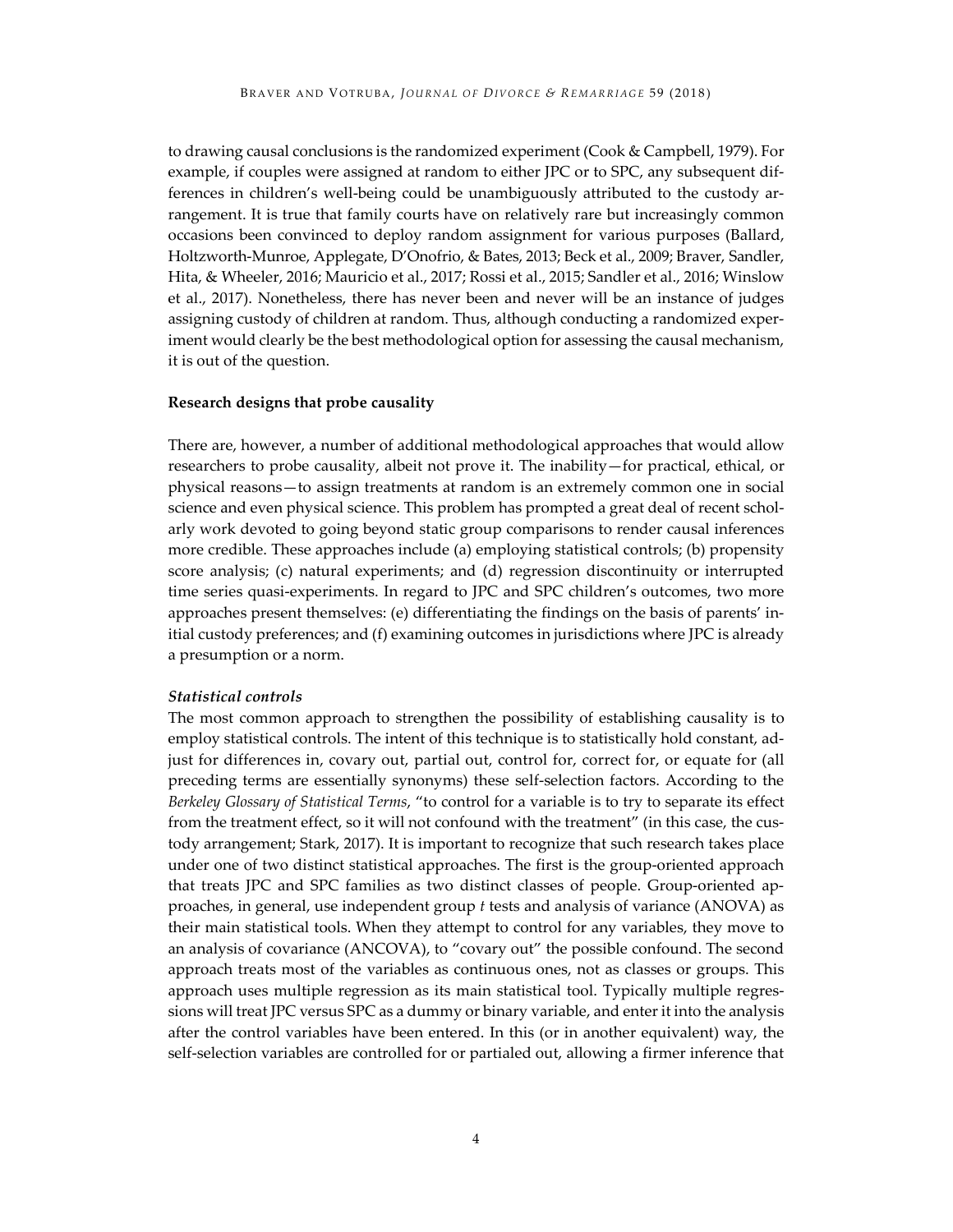it is the custody arrangement per se that is responsible for the outcomes. The regression approach and the ANCOVA approach yield virtually identical results and are merely two different but equivalent approaches (Huitema, 2011).

In JPC and SPC studies, most researchers consider parent conflict and family income to be the two most important self-selection factors in that both are thought to powerfully affect both the self-selection of JPC arrangements and child well-being. Accordingly, quite a large number of recent studies have attempted to control for these two factors in evaluating the impact of JPC. Nielsen (2018) cataloged these 60 studies. Of the 36 studies that considered parental conflict, JPC children had better outcomes on all measures in 18 studies, equal to better in 11 studies, equal in 3 studies, and worse outcomes on one of the measures in 4 studies. In the 42 studies that considered family income, JPC children had better outcomes on all measures in 25 studies, equal to better outcomes in 9 studies, equal outcomes in 4 studies, and worse outcomes on one measure but equal or better outcomes on other measures in 4 studies. As Nielsen (2018) also pointed out, the links between income and children's well-being in the vast literature on this topic actually find only weak and indirect effects, with the exception of children growing up in poverty.

Although the two self-selection factors of income and parental conflict are often seen as the most consequential, they certainly do not exhaust the list of potential factors influencing children's outcomes. This fact is critical because the effectiveness of the statistical control approach is greatly compromised if other selection factors are strongly at work. Among these additional factors might be mother's and father's level of education, the child's age, the parents' ages, which parent wanted the divorce, each parent's mental health, how guilty each parent felt about the breakup, and so on.

One study was quite comprehensive in identifying which factors might set JPC and SPC parents apart (Gunnoe & Braver, 2001). This study was somewhat unique in that it was both longitudinal and captured data before the divorce was final—that is, before any custody arrangement became official. In fact, the initial interview with the parents took place within a short 2.5 months after the initial petition for divorce, which starts the legal process of divorcing. The study assessed fully 71 predivorce variables, including all the ones mentioned earlier, that might plausibly differentiate between families who ultimately obtained joint legal versus sole legal custody (with maternal physical custody). Twenty of the 71 factors indeed discriminated at a statistically significant level parents who ultimately obtained sole or joint legal custody. All 20 factors were then simultaneously controlled in a subsequent ANCOVA comparison of the 52 sole and 26 joint legal custody families 2 years postdivorce. The children in the families with joint legal custody continued to have fewer adjustment problems than children in sole custody families, over and above the predivorce selection factors. It should be noted that it was legal custody, rather than physical custody that was at issue here, because the study was conducted at a time before there were sufficient numbers of JPC cases to yield adequate statistical power. Note, however, that Bauserman's (2002) metaanalysis found that that joint legal custody and JPC bestowed largely equal benefits. It is also important that the more positive outcomes for JPC children were not moderated by the level of predivorce conflict between the parents.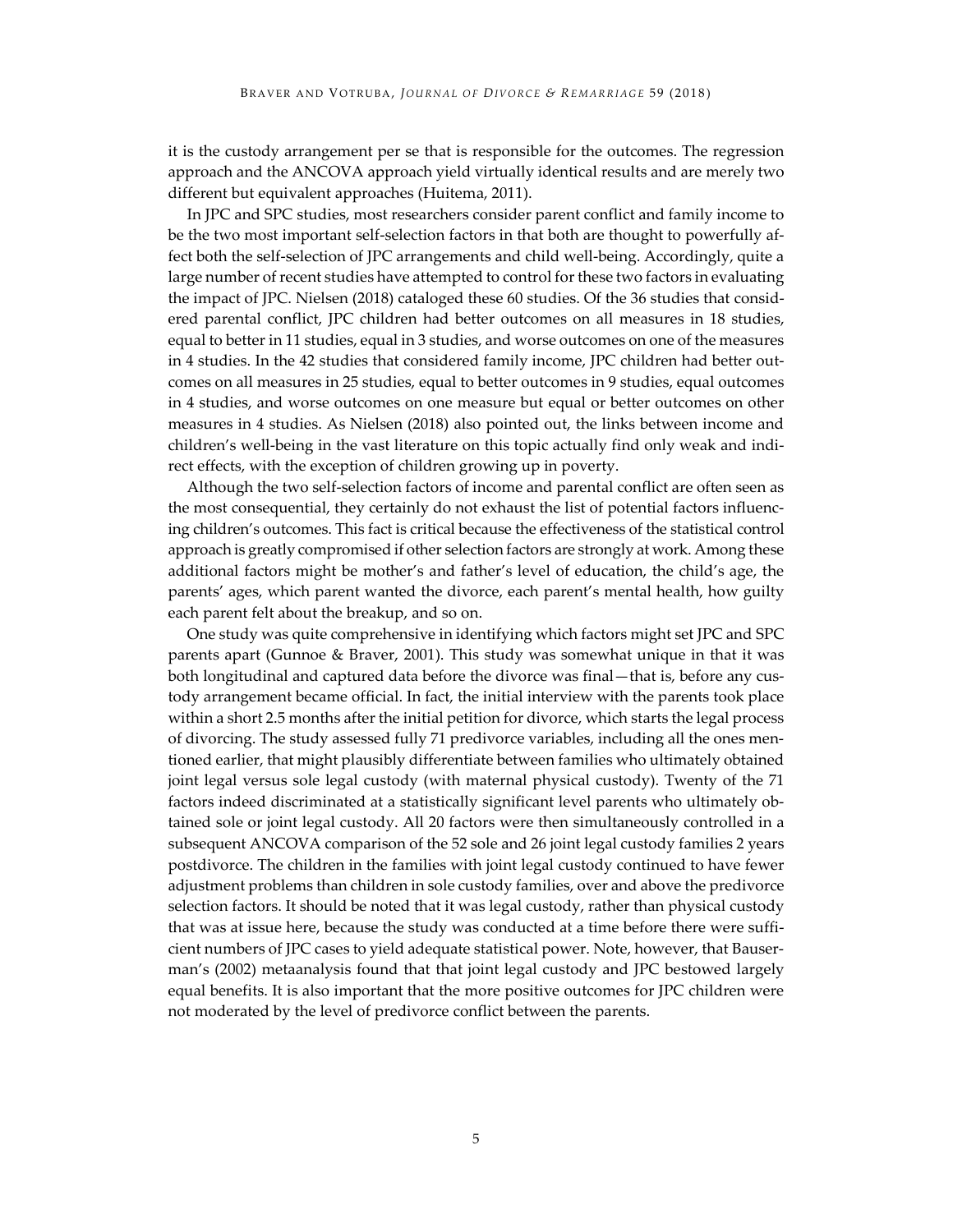In conclusion, statistical controls, the most ubiquitous approach to dealing with the selfselection confound, have shown rather overwhelmingly that JPC confers substantial benefits to children over and above, or independent of, self-selection factors.

#### *Propensity score analysis*

Propensity score analysis is a relatively new technique that deals with the issue of static or preexisting groups by providing another means for equating the groups on a large number of variables (covariates) measured at a baseline point (West, Cham, Thoemmes, et al., 2014). Once they are "equated" at baseline (via matching, stratification, weighting, or ANCOVA) on all the covariates (e.g., parental conflict) that predict group selection, the comparison of the groups' differential outcomes rules out the effect of these potential confounding factors (Shadish, Cook, & Campbell, 2002; West, Cham, & Liu, 2014). This strongly enhances the internal validity of the study and thereby the inference of causal impact.

Propensity score analysis is an upgrade from traditional approaches that equate groups on only a few variables, instead allowing equating on a large number of baseline covariates simultaneously by creating a single propensity score that summarizes all of the covariates. The score is typically constructed using a logistic regression equation in which the full set of covariates is used to predict group membership. Unlike traditional approaches, however, it leaves out simultaneous consideration at this stage of the outcome variable of interest. Essentially, the "propensity score is the predicted probability that the person will be assigned to the treatment group based on his or her scores on each of the full set of covariates" (West, Cham, Thoemmes, et al., 2014, p. 908). If the groups are successfully equated, then it is possible to arrive at an unbiased estimate of the causal effect of the treatment. In our case, it would thus be possible to examine what causal effect JPC or SPC had on child well-being. However, propensity score analysis has advantages over regressionoriented statistical controls because it assesses overlap of the two groups being compared; it makes no assumptions about the functional form of the relationship between the covariate and selection, such as linearity; it allows nonparametric as well as parametric conditioning; and it allows checks of the putative selection model.

One of the challenges of performing propensity score analysis is that to get an accurate propensity score, it is necessary to measure all or nearly all covariates that might be confounded with self-selection into JPC or SPC arrangements and child well-being (West, Cham, Thoemmes, et al., 2014). This could mean measuring a very large number of potential covariates at baseline. In addition to new data collection efforts, researchers can consider secondary analysis of data sets that included many potential such covariates that have already been collected, as did Gunnoe and Braver (2001).

To our knowledge, no researcher has yet attempted to use this powerful and sophisticated methodology to examine the causal effect of custody arrangements on child wellbeing. Because propensity score analysis achieves results close to those of a randomized experiment (Cook, Shadish, & Wong, 2008; Shadish, Clark, & Steiner, 2008), we believe this is a strong candidate for future research.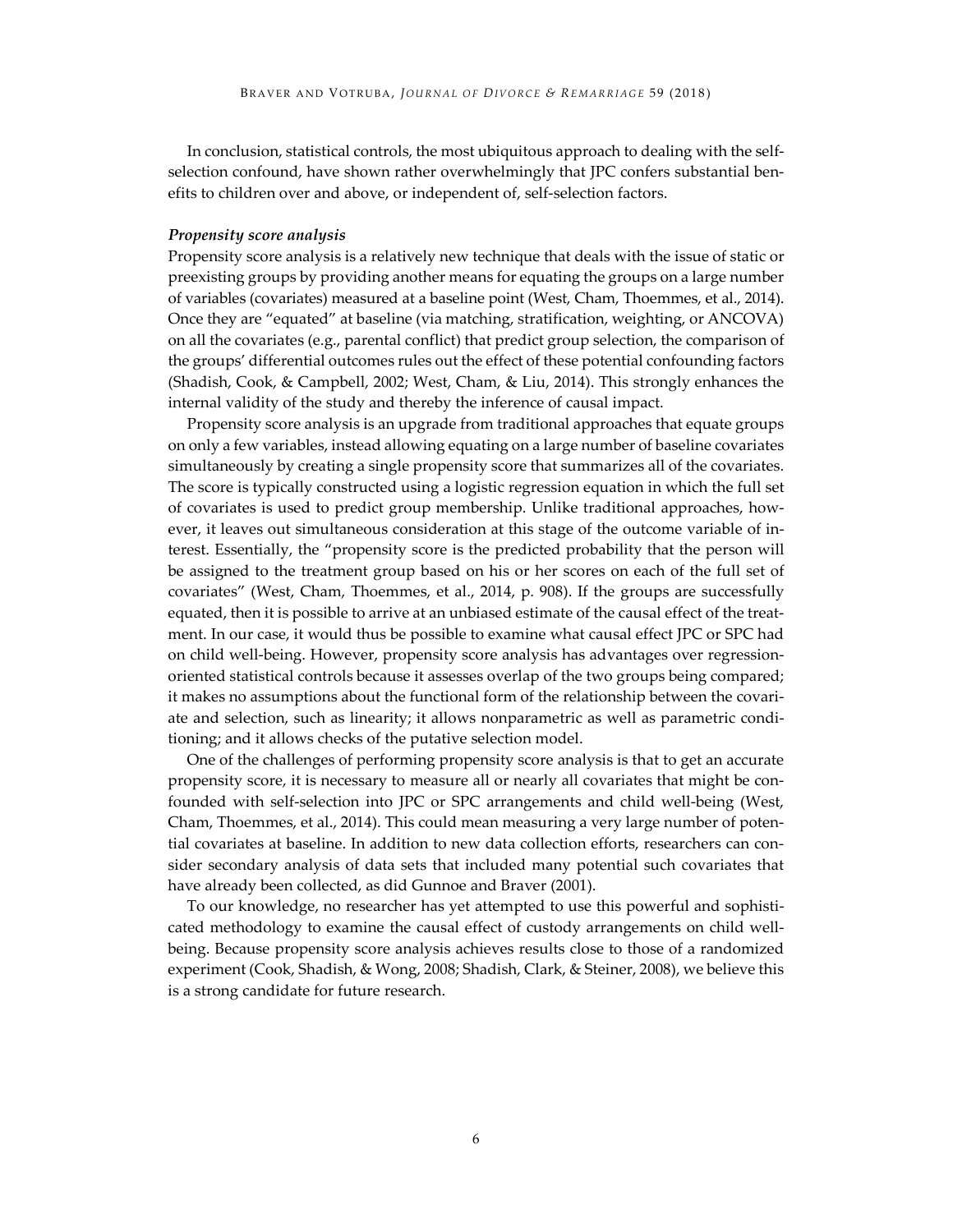#### *Natural experiments*

Natural experiments also often allow causal conclusions to be fairly made. In natural experiments, the assignment to a treatment condition is not made at random by the researcher but is made instead by some independent event; for example, nature, the weather, sickness, or policy changes. The key to whether the causal inference is valid in any natural experiment is whether "the event . . . allows for the random *or seemingly random* assignment of study subjects to different groups" (Messer, 2017, italics added).

Because custody laws are a matter of much legal and cultural ferment and change, new laws and new court holdings are constantly coming into being. Comparing couples assigned by some means to JPC to couples assigned to SPC could plausibly constitute a natural experiment that would allow causal inferences about the custody arrangement's impact on child outcomes. The validity of such an inference rests completely on the exact nature of the design, however. Consider, for example, a hypothetical study comparing couples who divorced before a JPC presumption took effect to another group of couples who divorced after the presumption took effect. Only to the degree that we might fairly regard as "random or seemingly random" whether the exact date of each specific case's divorce decree fell either before or after the law change would the causal inference about the impact of the JPC presumption on the child's well-being be valid. When other potential causes of any differences in child outcomes found might also be plausible, they constitute clear threats to the internal validity of the inference. For example, if "other change-producing events" (p. 7) that might affect the children's outcomes have occurred between the two observation points (e.g., economic downturns, housing collapses), the inference risks invalidity. Such an other event "becomes a more plausible rival explanation of change the longer" (p. 7) the interval between the two observations. Thus, studies that let only small intervals (i.e., a few months) intervene between the divorce dates of the couples in the two regimes are on more solid footing with causal claims.

We are aware of no solid empirical investigations of JPC's impact on child outcomes that employed such a natural experiment, but are mindful that these could be profitably deployed by alert investigators whenever the passage of a presumptive law seems imminent. With more than 20 states and numerous countries currently debating new JPC presumption laws (Leading Women for Shared Parenting, 2017) researchers should note the important opportunity that exists to study a random sample of families before and another random sample after such a law takes effect.

It might appear that another natural experiment opportunity exists by comparing two nearby jurisdictions with different custody laws, but this rarely is valid. For example, Douglas (2003) compared a sample of parents from New Hampshire, which had recently passed a presumptive joint legal custody law, to a sample from Maine, which did not have such a presumption. The samples were chosen from six counties matched on several demographic factors. However, although matched on some variables, many other differences between the jurisdictions exist, such as radically different child support regimes. Many or all of these differences could plausibly account for any impact of the new presumption. Thus, Douglas (2003) admitted that "more well-controlled designs are greatly needed" for sound inference (p. 9). In summary, comparing different jurisdictions at the same time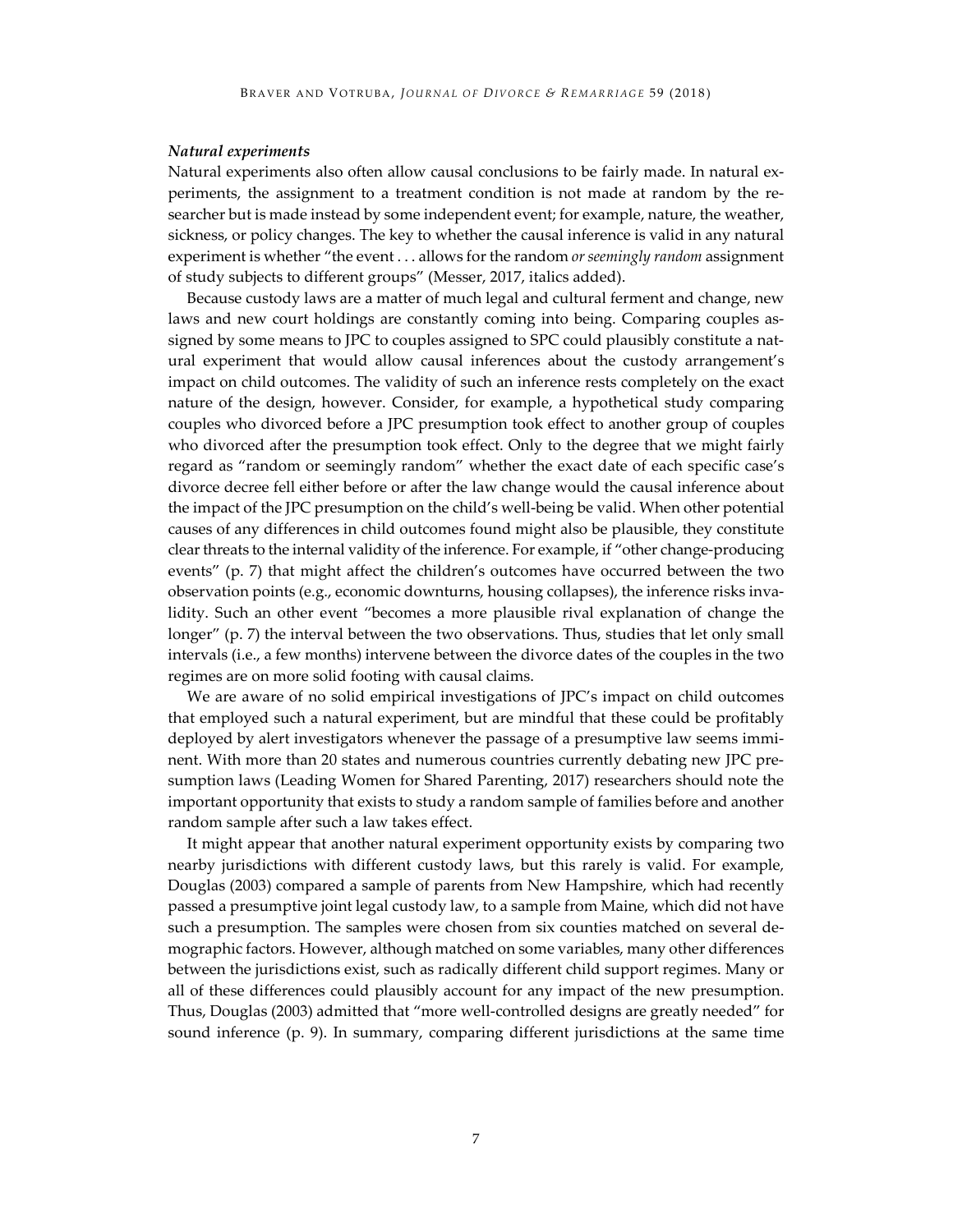generally constitutes an invalid variant of natural experiment with which to evaluate the causal impact of JPC on child outcomes.

### *Quasi-experimental designs: regression discontinuity or interrupted time series*

One of the most important contributions of Campbell and Stanley's (1963) work was to identify an extremely important class of research designs, new at the time, they termed *quasi-experiments*. These designs are admittedly less conclusive than randomized experiments, but, when well conducted, only marginally so. The two quasi-experimental designs we highlight here are the ones best suited to the evaluation of JPC arrangements or presumptions on child well-being: regression discontinuity or interrupted time series. For our purposes, these terms are largely interchangeable, and we refer to it as RD-ITS, accordingly.

Whereas a simple pre- and post-test design is very susceptible to the argument that other causes might have intervened between the two measurement occasions, the RD-ITS approach minimizes that threat to internal validity by considering many pre-test points and many post-test points. Figure 1 illustrates this approach: It gathers a sample of many pre-law-change cases and many post-law-change cases and plots them all on the horizontal axis by the date of the final decree. The child well-being measure(s) for each case are plotted on the vertical axis. If the law had an impact on child well-being (or any other relevant outcome measure) it should be evident by an abrupt discontinuity or jump in the trend line tracing the average outcomes over time. Any alternative explanation of the child outcome results other than the causal impact of the JPC presumptive law taking effect would have to pass the considerable hurdle of explaining why the impact occurred at that one exact point in time.



**Figure 1.** Regression discontinuity design.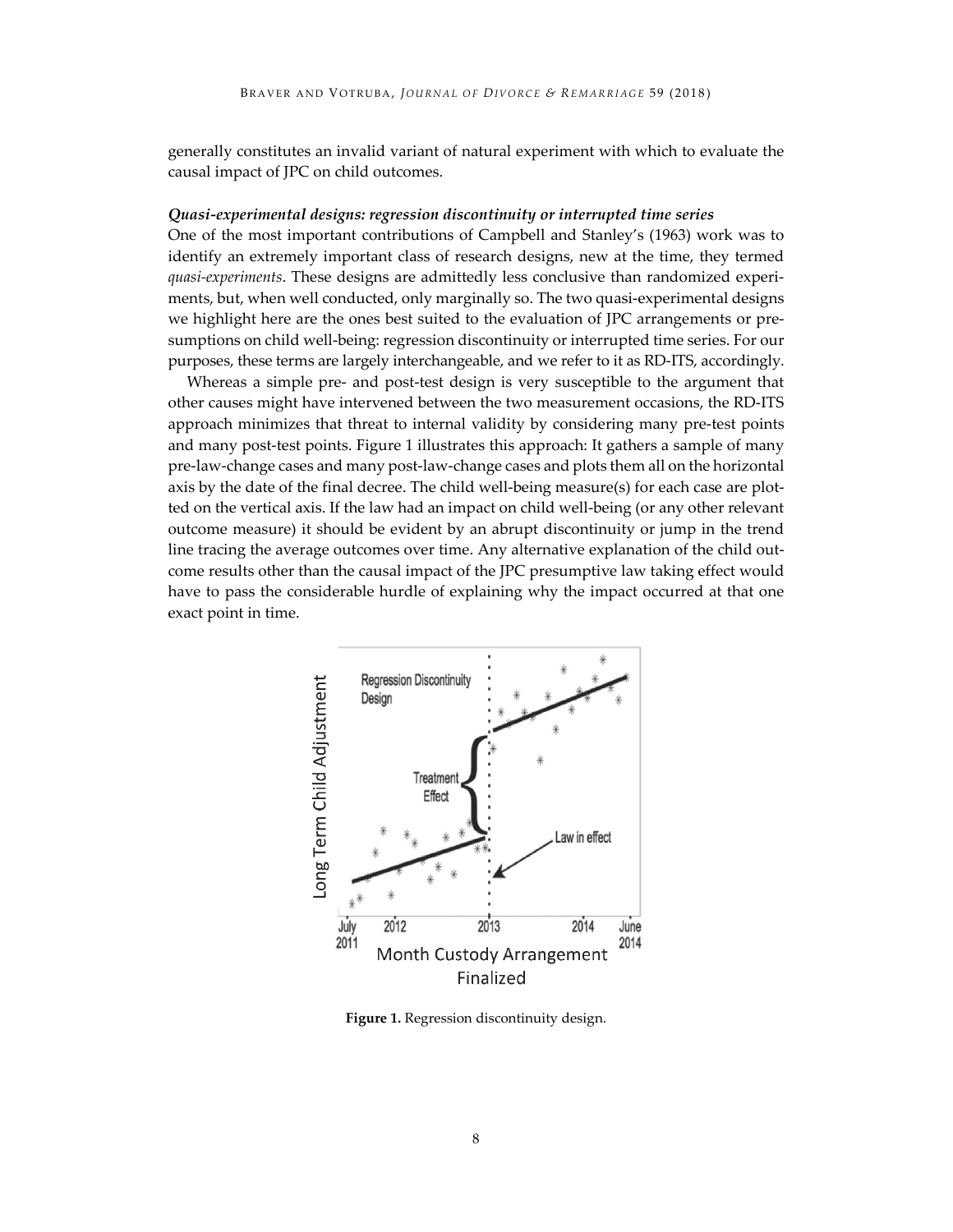Although we are aware of no existing study that used such a design to study the impact of JPC presumptions on child outcomes, work preliminary to an analysis of the introduction of Arizona law has been conducted by Fabricius and Millar. Moreover, the design can be used to evaluate other interventions in the family law environment. For example, DeLusé and Braver (2015) used such a design to evaluate a divorce education program and deemed such an evaluation rigorous.

#### *Differentiating on the basis of parents' initial preferences*

In evaluating the causal impact of JPC arrangements on child well-being, another methodological strategy rather uniquely presents itself. This occurs because there are two parents, and they might in fact agree initially on a JPC arrangement, or they might initially disagree. With one parent initially against it, JPC sometimes nevertheless prevailed, infrequently because a court decision overruled that parent, and more commonly because the opposing parent later withdrew his or her opposition, perhaps because of professional advice or under pressure of some kind. Braver and O'Connell (1998) and Maccoby and Mnookin (1992) found that initial mutual agreement on joint custody is relatively rare, between 18% and 23%. Fabricius, Braver, Diaz, and Velez (2010), among others, discussed the many avenues in which the bargaining process between the ex-spouses can be influenced by the "guidance about their chances they receive from judges, attorneys, custody evaluators, parent educators, and mediators" (p. 257). Mnookin and Kornhauser (1979) famously called this "bargaining in the shadow of the law." Braver, Cookston, and Cohen (2002) presented evidence that it is the parents' lawyers, in particular, that often influence the process, leading parents to not pursue their initial preferences by advising them about their "likelihood of prevailing" in seeking the arrangements they prefer. If analysts have access to information about the two parents' initial preferences prior to the decree, they could compare the child outcomes of the "both initially agree on shared" to the "one initially wanted sole but 'caved'" groups to probe the impact of the self-selection alternative explanation. If selfselection is responsible for the benefits of JPC that have been documented, we should expect that children for whom both parents voluntarily selected JPC will have better outcomes than those for whom one parent initially opposed it. Nielsen (2014) identified six studies that catalog parents' initial agreements or lack thereof about the eventual parenting plan (Braver & O'Connell, 1998; Brotsky, Steinman, & Zemmelman, 1988; Fabricius & Suh, 2017; Luepnitz, 1986; Maccoby & Mnookin, 1992; Pearson & Thoennes, 1990). Most of these are longitudinal, having assessed parents' initial preferences before the decree was final. The study by Leupnitz (1986), however, is not longitudinal and simply stated, without explanation of how it was determined, that "in only 54% of the joint cases had parents agreed from the outset on some form of shared custody. In the remaining cases there was conflict over the question of custody initially" (p. 3). Finally, Fabricius and Suh (2017) assessed initial agreement about custody arrangements by retrospective report. The six studies in general do not find lower benefits of JPC for the group of parents who initially disagreed; rather, the benefits of JPC held even when one parent disagreed on the arrangement, undermining the notion that self-selection accounts for the totality of JPC benefits.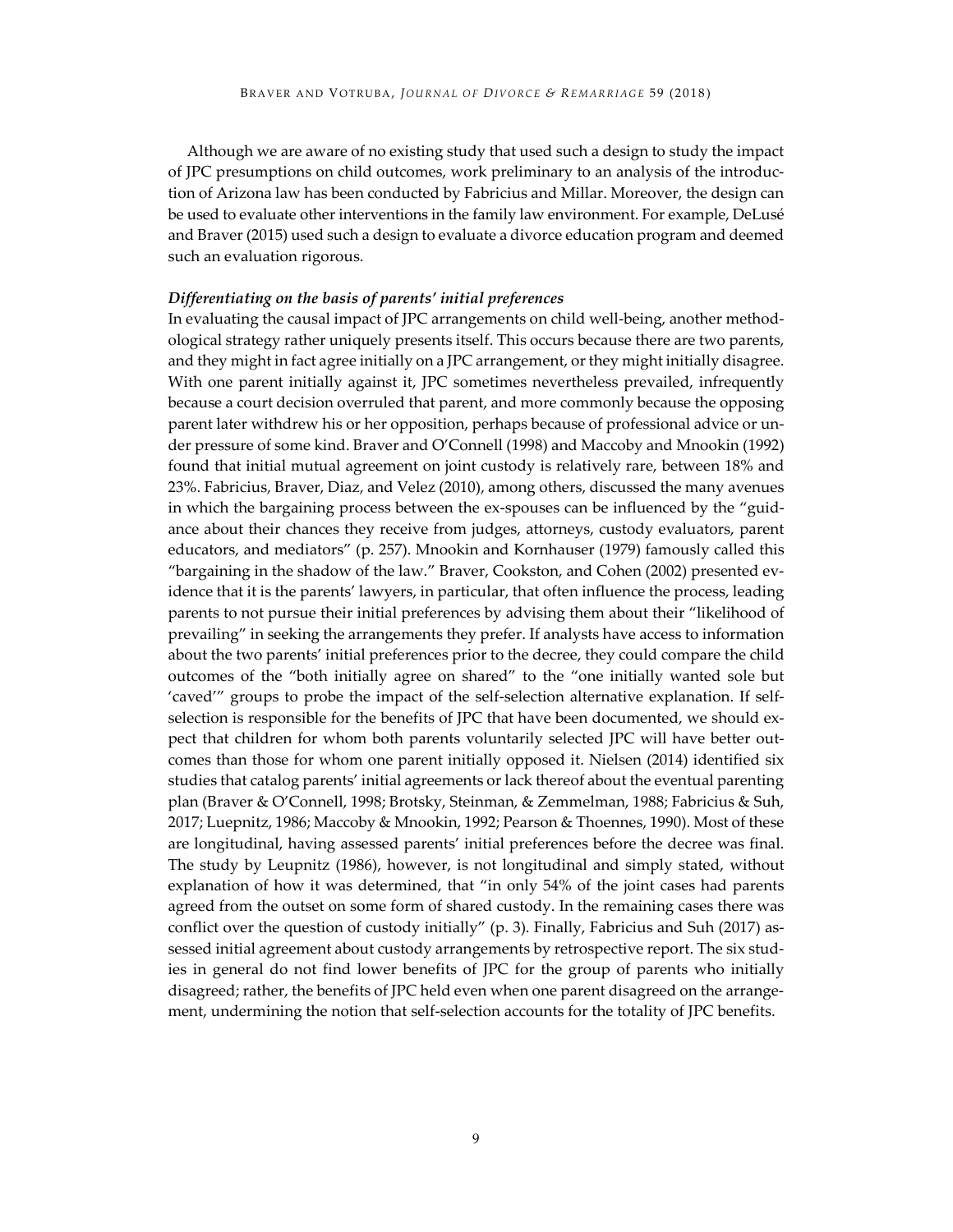We encourage researchers with longitudinal data sets with parents' initial custody preferences recorded to harness this power with additional secondary analyses. Notably, Maccoby and Mnookin (1992) have a large data set that is publicly available at http://www .socio.com/fam2527.php. This could be leveraged to address this and other important causal questions, but to our knowledge it has not been done.

We should also note the inferential power of longitudinal studies more generally. Analyses such as cross-lagged panel studies and structural equation models at different periods of time are generally regarded as greatly enhancing the ability to make causal inferences even without random assignment. It has long been noted that family law research needs more longitudinal studies (e.g., Braver & Lamb, 2012; Braver et al., 1993).

#### *Examining outcomes in jurisdictions where it is already a presumption or a norm*

Finally, yet another inferential approach is or is rapidly becoming available in the present instance to evaluate this article's central question. However, this final approach skirts the causal question per se and instead addresses the related question of whether the benefits of JPC arrangements found in the literature will continue to hold when such arrangements are a rebuttable presumption, or when imposed on parents against their will. It turns out we have such evidence by examining jurisdictions where JPC is already a presumption, or where there are already strong norms upholding it. Because JPC practices are rapidly becoming more widespread throughout the United States and world, several jurisdictions now have large portions of the recent divorce cases adopting JPC, some of which were presumably initially disinclined. Among these jurisdictions are several European countries, including Sweden, Belgium, and Australia, and several states, including Arizona and Wisconsin. By examining child well-being or other relevant outcomes in samples of recent divorces in these locales it is possible to glean answers regarding how well it works when it is imposed, perhaps over the initial objections of one of the parents.

Most of these law reforms are too fresh to permit sensitive analyses of longer term impacts of the presumption or practice. Consequently, it is too soon to have many published evaluations. The Arizona presumptive law, however, had a recent cursory evaluation that is summarized in Fabricius, Aaron, Akins, Assini, and McElroy (2018). It found that the law appears to be having a positive effect and is in the child's best interests.

The country with the most mature law and practice as well as rigorous recent evaluations is Sweden. The articles in this issue by Nielsen and by Bergstrom summarizing the Swedish research indicate both that the arrangement has become a "new norm" and that children who spent equal time living with both parents after a separation reported better well-being than children in predominantly single parent care.

As noted, the move toward making JPC the substantially normative option is very recent. Thus it is premature to expect a plethora of these types of well-designed studies assessing what happens when large swaths of couples, which include the many couples where at least one of the parents is unenthusiastic about the arrangement, have JPC imposed on them because of legal reform. Scholars, advocates, and decision makers should be very alert for when evaluations of these situations emerge and become part of the literature. It is noteworthy, though, that virtually all the studies to date support the proposition that JPC is in children's best interests even when one parent opposes it.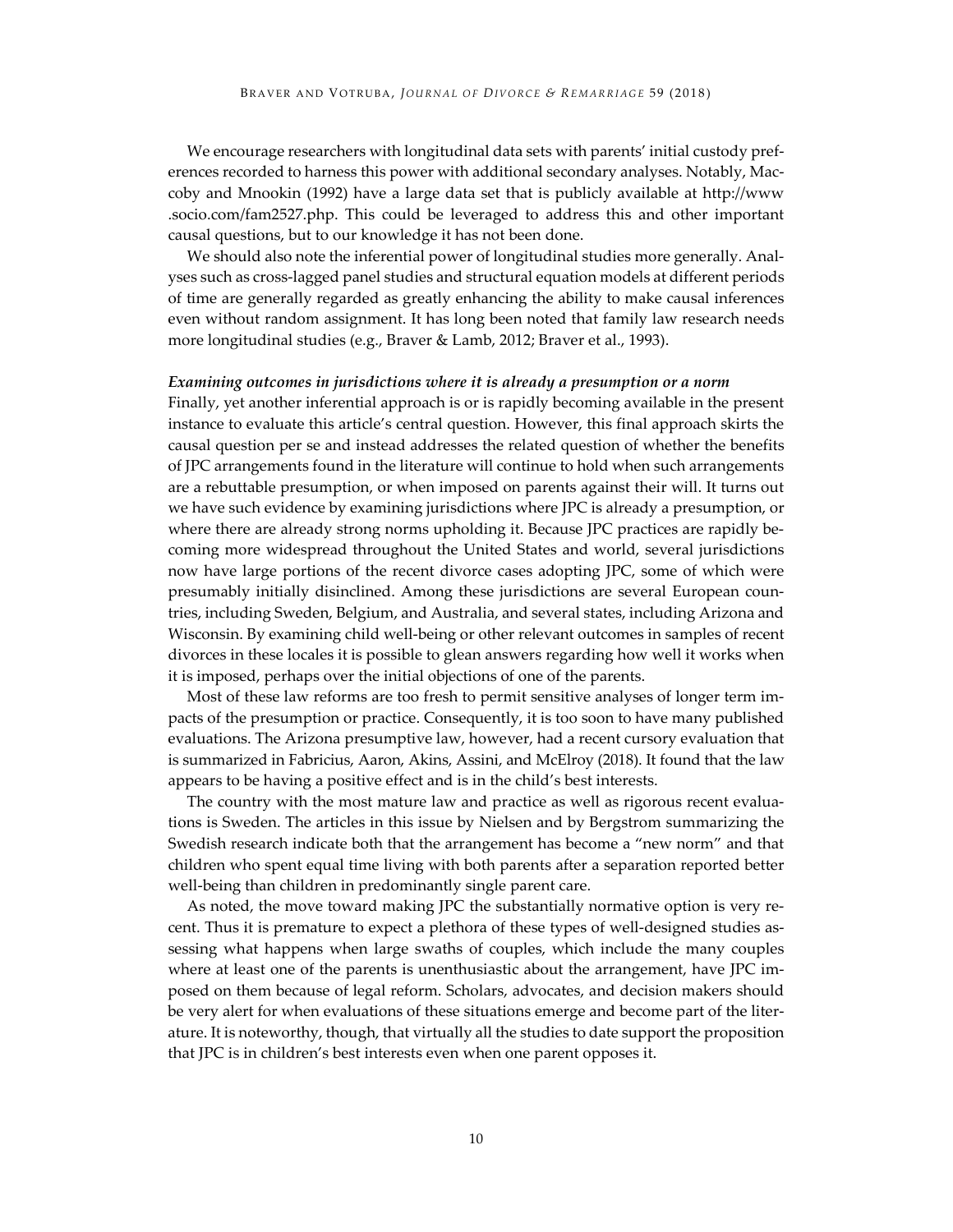### **Conclusion**

The central question posed by this article is whether JPC causes better outcomes for children, and to describe those research designs that can better help us answer this question. It is difficult to draw causal conclusions from olderresearch in this area because the studies use primarily static group comparison research designs with self-selection into comparison groups, which confounds the causal question. Because a random assignment experiment is unlikely to ever occur, it is a certainty that such causality will never be answered conclusively. However, several other approaches are beginning to be employed with more frequency that can probe causality. Some recent studies exploiting such analyses have already been reported, and others should be expected in the near future.

The weight of the recent evidence indicates that self-selection effects do not largely account for the benefits of JPC in the empirical literature. Over a wide variety of methodological approaches and for the vast majority of findings to date, it appears that the benefits of JPC for children are not primarily due to the fact that a unique set of families choose it. Thus, evidence from recent research is discrediting the major rival explanation—that the better child outcomes observed in JPC are merely the result of self-selection. Infirming the primary alternative explanation has the compensatory effect of supporting the original causal proposition (Cook & Campbell, 1979). Thus, we conclude that JPC probably does cause benefits to children on average. It should go without saying that the final two words in the preceding sentence are absolutely necessary. Although the general tendency across all individuals merits this conclusion, it certainly might not apply to all individual child custody cases. However, whether we currently have the requisite expertise to permit inferences about the likely impact in any particular case is debatable (Emery, Otto, & O'Donahue, 2005; Kelly & Ramsey, 2009; Stevenson, Braver, Ellman, & Votruba, 2012). "Bottom line: much as it may be desirable, we may really *not know how* to properly individualize, tailor, or custom-fit parenting plans to achieve the best possible outcomes in each case. If this is true, the effort and expense and time and trouble taken in the futile pursuit of case-specific fittings come with little in the way of corresponding benefits. And, in such a case, it is better to have a rule or starting place that covers the majority of cases and families, with, of course, the ability to deviate when the fit is obviously bad" (Braver, 2014, p. 177).

Similarly, with the recent increased use of methodologically advanced research designs, we regard the evidence to now be sufficiently deep and consistent to permit social scientists to provisionally recommend presumptive JPC to policymakers. As always, the presumption should be rebuttable; that is, although on average JPC can now be confidently predicted to bestow benefits on children, there are certainly situations where JPC would be unwise. Researchers can assist the enterprise of identifying these exceptions by engaging in systematic efforts to identify subgroups for whom the usual conclusion does not fit. One way to do this is to investigate interaction effects (e.g., custody arrangement by conflict interactions) on the child outcomes.

The term *provisionally* is used here, because we hope and expect researchers will keep studying the matter, especially with rigorous analyses of the type identified in this article. Consumers of this research also need to be alert to new findings that continue to affirm the conclusions here—or perhaps that oppose it. We might aptly characterize the current state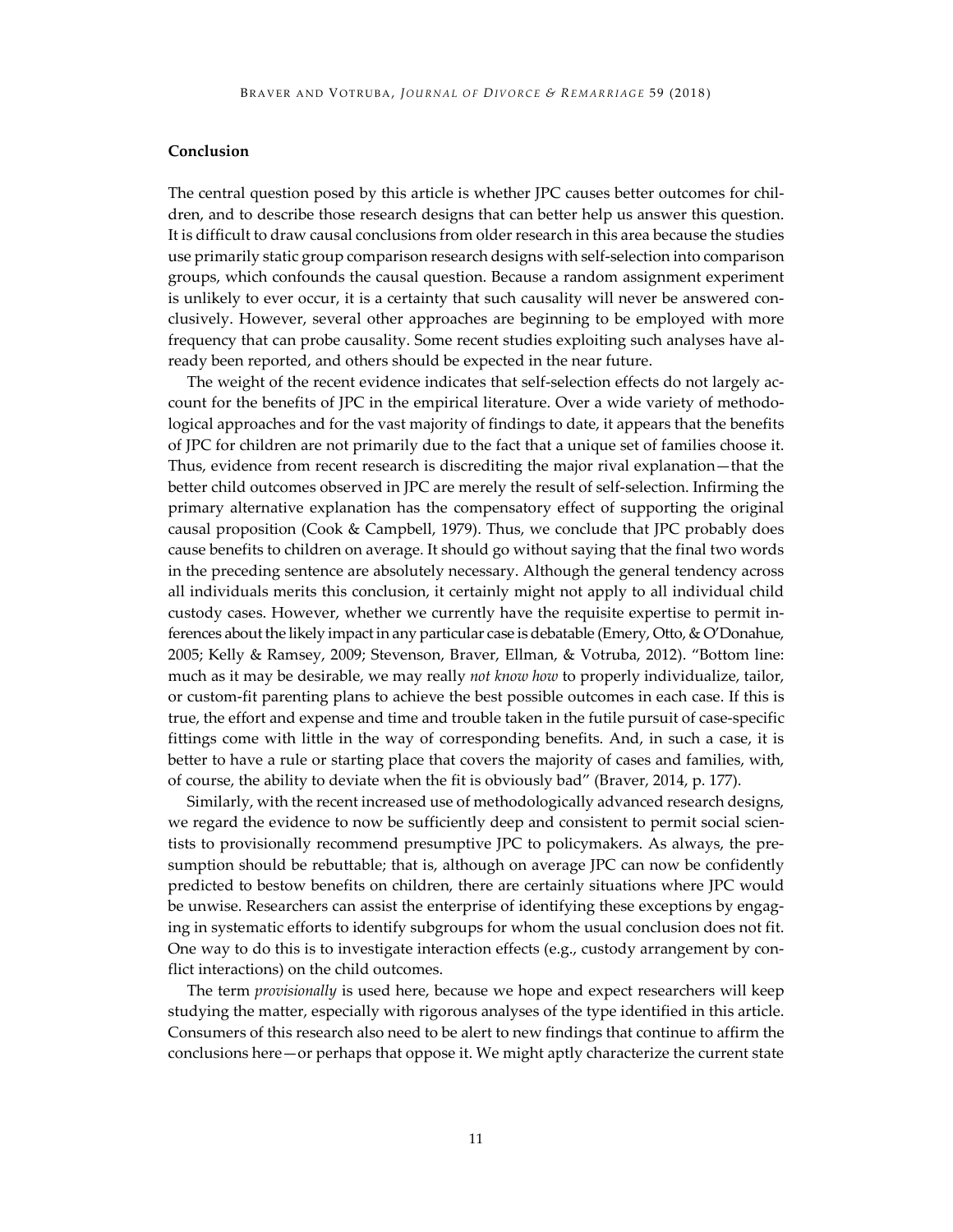of the evidence as "the preponderance of the evidence," meaning that there is substantially more evidence for the presumption than against it. A great many studies, with various inferential strengths, suggest that JPC will bestow benefits on children on average, and few if any studies show that it instead harms them. We note a kind of personal natural before and after experiment in this regard. About 20 years ago, the first author wrote, "There is simply not enough evidence available at present to substantiate routinely imposing joint residential custody . . . there are too few cases adopting [it] to perform statistical analyses" (Braver & O'Connell, 1998, p. 223). That was before. A large number of those studies have since been performed, and the state of the newer evidence is almost completely supportive. On this basis, we contend the burden of persuasion has shifted to those who oppose a presumption of JPC.

## **Note**

1. There is also, of course, a very substantial literature that opposes shared parenting presumptions when domestic violence is evident or alleged (e.g., Greenberg, 2004; Morrill, Dai, Dunn, Sung, & Smith, 2005). Although these voices are persuasive, in general, the articles provide arguments, not quantitative empirical research findings. Because this article is devoted to research design issues within the quantitative empirical research literature, papers presenting arguments only are outside the scope of this article. In any event, proposed statutes often explicitly note that the existence of chronic, one-sided domestic violence should be a rebuttal factor. There are also voices that oppose shared parenting when there is high interparental conflict. For example, Stahl (1999), in his guide for professional custody evaluators, opined, "high conflict parents cannot share parenting" (p. 99). Similarly, Buchanan (2001) wrote, "when parents remain in high conflict, joint custody is . . . ill-advised" (p. 234). Emery (2009) wrote, "joint physical custody is the worst arrangement for children when [it] leaves [them] in the middle of a war zone. . . . In high conflict divorces, children do worse in joint physical custody than in other arrangements." Such claims are supposedly based on the quantitative empirical literature and therefore are included in our review here.

#### **References**

- Ballard, R., Holtzworth-Munroe, A., Applegate, A., D'Onofrio, B., & Bates, J. (2013). A randomized controlled trial of child-informed mediation. *Psychology, Public Policy, and Law, 19*, 271–281. doi:10.1037/a0033274
- Baude, A., Pearson, J., & Drapeau, S. (2016). Child adjustment in joint physical custody versus sole custody: A meta-analytic review. *Journal of Divorce & Remarriage, 57*, 338–360. doi:10.1080/ 10502556.2016.1185203
- Bauserman, R. (2002). Child adjustment in joint-custody versus sole-custody arrangements: A metaanalytic review. *Journal of Family Psychology, 16*, 91–102. doi:10.1037/0893-3200.16.1.91
- Beck, C., Holtzworth-Munroe, A., D'Onofrio, B., Fee, H., William, C., Hill, H., & Frances, G. (2009). Collaboration between judges and social science researchers in family law. *Family Court Review, 47*, 451–467. doi:10.1111/j.1744-1617.2009.01267.x
- Braver, S. (2014). Costs and pitfalls of individualizing decisions and incentivizing conflict: A comment on AFCC's think tank report on shared parenting. *Family Court Review, 52*, 175–180. doi:10.1111/ fcre.12079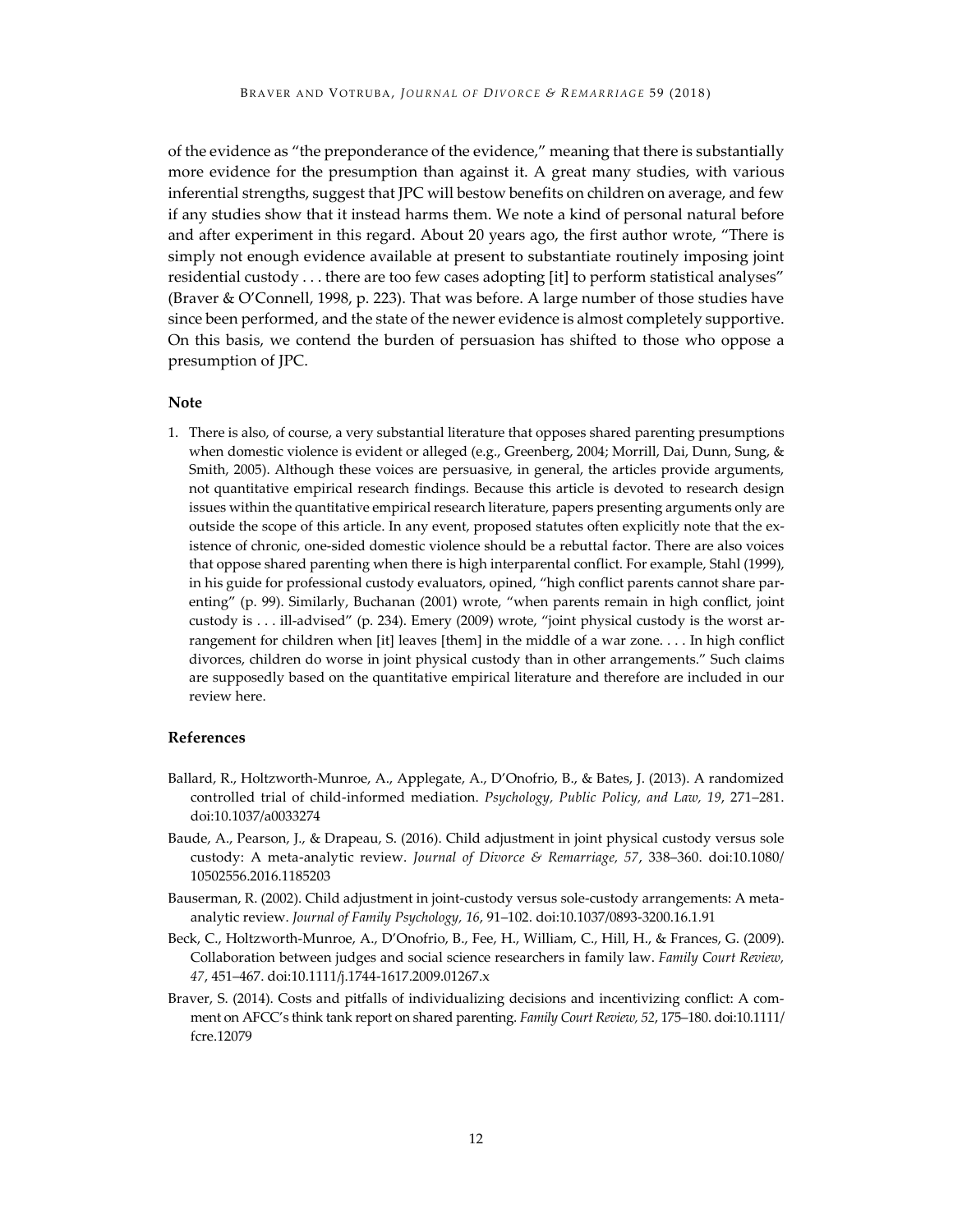- Braver, S., Cookston, J., & Cohen, B. (2002). Experiences of family law attorneys with current issues in divorce practice. *Family Relations, 51*, 325–334. doi:10.1111/j.1741-3729.2002.00325.x
- Braver, S. L., & Lamb, M. E. (2012). Marital dissolution. In G. W. Peterson & K. R. Bush (Eds.), *Handbook of marriage and the family* (3rd ed., pp. 487–516). New York, NY: Springer.
- Braver, S. L., & O'Connell, D. (1998). *Divorced dads: Shattering the myths*. New York, NY: Tarcher/Putman.
- Braver, S. L., Sandler, I. N., Hita, L. C., & Wheeler, L. A. (2016). A randomized comparison trial of two court-connected programs for high conflict families. *Family Court Review, 54*, 349–363. doi:10.1111/ fcre.12225
- Braver, S. L., Wolchik, S. A., Sandler, I. N., Sheets, V., Fogas, B., & Bay, R. C. (1993). A longitudinal study of noncustodial parents: Parents without children. *Journal of Family Psychology, 7*, 9–23. doi:10.1037/0893-3200.7.1.9
- Brotsky, M., Steinman, S., & Zemmelman, S. (1988). Joint custody through mediation. *Conciliation Courts Review, 26*, 53–58. doi:10.1111/j.174-1617.1988.tb01038.x
- Buchanan, C. M.. (2001). Divorce. In J. V. Lerner, R. M. Lerner, & J. Finkelstein (Eds.), *Adolescence in America: An encyclopedia* (pp. 232–235). Santa Barbara, CA: ABC-CLIO.
- Campbell, D. T., & Stanley, J. C. (1963). Experimental and quasi-experimental designs for research on teaching. Boston, MA: Houghton Mifflin.
- Chase-Lansdale, P. L., Cherlin, A. J., & Kiernan, K. E. (1995). The long-term effects of parental divorce on the mental health of young adults: A developmental perspective. *Child Development, 66,* 1614– 1634. doi:10.2307/1131900
- Cherlin, A. J., Furstenberg, F. F., Jr., Chase-Lansdale, L., Kiernan, K. E., Robins, P. K., Morrison, D. R., & Teitler, J. O. (1991). Longitudinal studies of effects of divorce on children in Great Britain and the United States. *Science, 252*, 1386–1389. doi:10.1126/science.2047851
- Cook, T. D., & Campbell, D. T. (1979). *Quasi-experimentation: Design and analysis for field settings*. New York, NY: Rand-McNally.
- Cook, T. D., Shadish, W. R., & Wong, V. C. (2008). Three conditions under which experiments and observational studies produce comparable causal estimates: New findings from within-study comparisons. *Journal of Policy Analysis and Management, 27*, 724–750. doi:10.1002/pam.v27:4
- DeLusé, S., & Braver, S. L. (2015). A rigorous quasi-experimental evaluation of a mandatory divorce education program. *Family Court Review, 53*, 66–78. doi:10.1111/fcre.12131
- Douglas, E. M. (2003). The impact of a presumption for joint legal custody on father involvement. *Journal of Divorce & Remarriage, 39*(1–2), 1–10. doi:10.1300/J087v39n01\_01
- Elrod, L. H. (1990). The federalization of child support guidelines. *Journal of the American Academy of Matrimonial Law, 6*, 103–130.
- Emery, R. (2009, May 18). *Joint physical custody: Is joint physical custody best—or worst—for children?* [Web log post]. Retrieved from https://www.psychologytoday.com/blog/divorced-children/200905/ joint-physical-custody
- Emery, R., Otto, R., & O'Donohue, W. (2005). A critical assessment of child custody evaluations— Limited science and a flawed system. *Psychological Science, 6*(1), 1–29.
- Fabricius, W., Aaron, M., Akins, F. R., Assini, J. J., and McElroy, T. (2018). What happens when there is presumptive 50/50 parenting time? An evaluation of Arizona's New Child Custody Statute. *Journal of Divorce & Remarriage*. doi:10.1080/10502556.2018.1454196
- Fabricius, W. V., Braver, S. L., Diaz, P., & Velez, C. E. (2010). Custody and parenting time: Links to family relationships and well-being after divorce. In M. E. Lamb (Ed.), *Role of the father in child development* (5th ed., pp. 245–289). Hoboken, NJ: Wiley.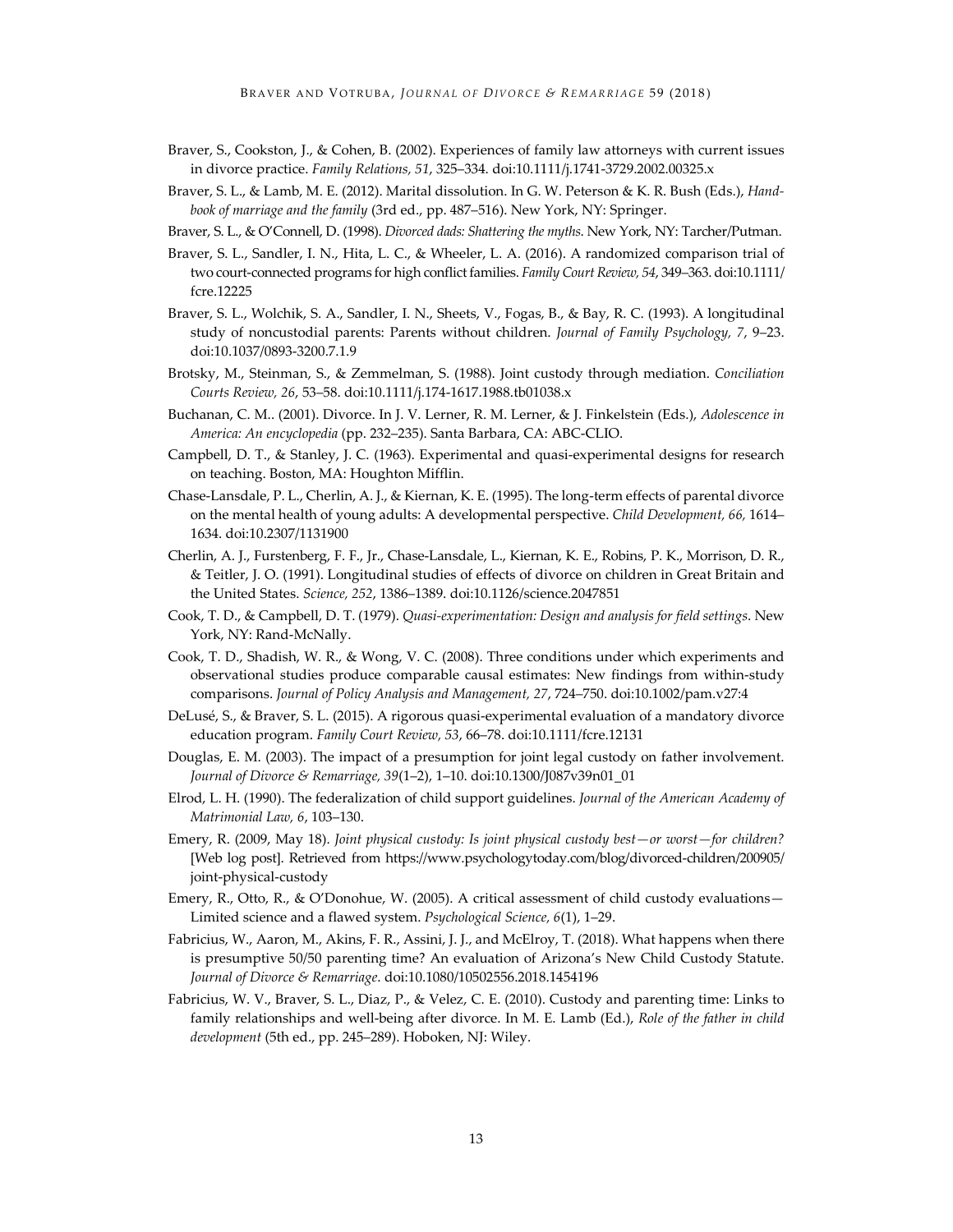- Fabricius, W. V., & Suh, G. W. (2017). Should infants and toddlers have frequent overnight parenting time with fathers? The policy debate and new data. *Psychology, Public Policy, and Law, 23*, 68–84. doi:10.1037/law0000108
- Fehlberg, B., Smyth, B., Maclean, M., & Roberts, C. (2011). Legislating for shared time parenting after separation: A research review. *International Journal of Law, Policy and the Family, 25*, 318–337. doi:10.1093/lawfam/ebr015
- Greenberg, J. G. (2004). Domestic violence and the danger of joint custody presumptions. *Northern Illinois University Law Review, 25*, 403–515.
- Gunnoe, M. L., & Braver, S. L. (2001). The effects of joint legal custody on mothers, fathers, and children, controlling for factors that predispose a sole maternal vs. joint legal award. *Law and Human Behavior, 25*, 25–43. doi:10.1023/A:1005687825155
- Huitema, B. (2011). *The analysis of covariance and alternatives: Statistical methods for experiments, quasiexperiments, and single-case studies* (2nd ed.). Hoboken, NJ: Wiley.
- Kelly, R. F., & Ramsey, S. H. (2009). Child custody evaluations: The need for systems-level outcome assessments. *Family Court Review, 47*, 286–303. doi:10.1111/j.1744-1617.2009.01255.x
- Leading Women for Shared Parenting. (2017). *Twenty five states consider shared parenting bills in 2017*. Retrieved from http://lw4sp.org/blog/2017/2/24/twenty-five-states-considershared-parenting-billsin-2017
- Luepnitz, D. (1986). A comparison of maternal, paternal and joint custody. *Journal of Divorce, 9*, 1–12. doi:10.1300/J279v09n03\_01
- Maccoby, E. E., & Mnookin, R. H. (1992). *Dividing the child: Social and legal dilemmas of custody*. Cambridge, MA: Harvard University Press.
- Mauricio, A. M., Mazza, G. L., Berkel, C., Tein, J. Y., Sandler, I. N., Wolchik, S. A., & Winslow, E. (2017). Attendance trajectory classes among divorced and separated mothers and fathers in the new beginnings program. *Prevention Science*. Advance online publication. doi:10.1007/s11121-017- 0783-3.
- Messer, L. C. (2017). Natural experiment. In *Encyclopaedia Britannica*. Retrieved from https://www. britannica.com/topic/natural-experiment
- Mnookin, R. H., & Kornhauser, L. (1979). Bargaining in the shadow of the law: The case of divorce. *The Yale Law Journal, 88*, 950–997. doi:10.2307/795824
- Morrill, A. C., Dai, J., Dunn, S., Sung, I., & Smith, K. (2005). Child custody and visitation decisions when the father has perpetrated violence against the mother. *Violence Against Women, 11*, 1076– 1107. doi:10.1177/1077801205278046
- Nielsen, L. (2014). Shared physical custody: Summary of 40 studies on outcomes for children. *Journal of Divorce & Remarriage, 55*(8), 613–635.
- Nielsen, L. (2015). Shared physical custody: Does it benefit children? *Journal of the American Academy of Matrimonial Lawyers, 28*, 79–139.
- Nielsen, L. (2017). Re-examining the research on parental conflict, coparenting, and custody arrangements. *Psychology, Public Policy, and Law, 23*, 211–231. doi:10.1037/law0000109
- Nielsen, L. (2018). Joint versus sole physical custody: Outcomes for children independent of family income or parental conflict. *Journal of Child Custody*. doi:10.1080/15379418.2017.1422414
- Pearson, J., & Thoennes, N. (1990). Custody after divorce: Demographic and attitudinal patterns. *American Journal of Orthopsychiatry, 60*, 233–249. doi:10.1037/h0079166
- Rebuttable Presumption Law and Legal Definition. (2017). *USLegal*. Retrieved from https://definitions .uslegal.com/r/rebuttable-presumption/